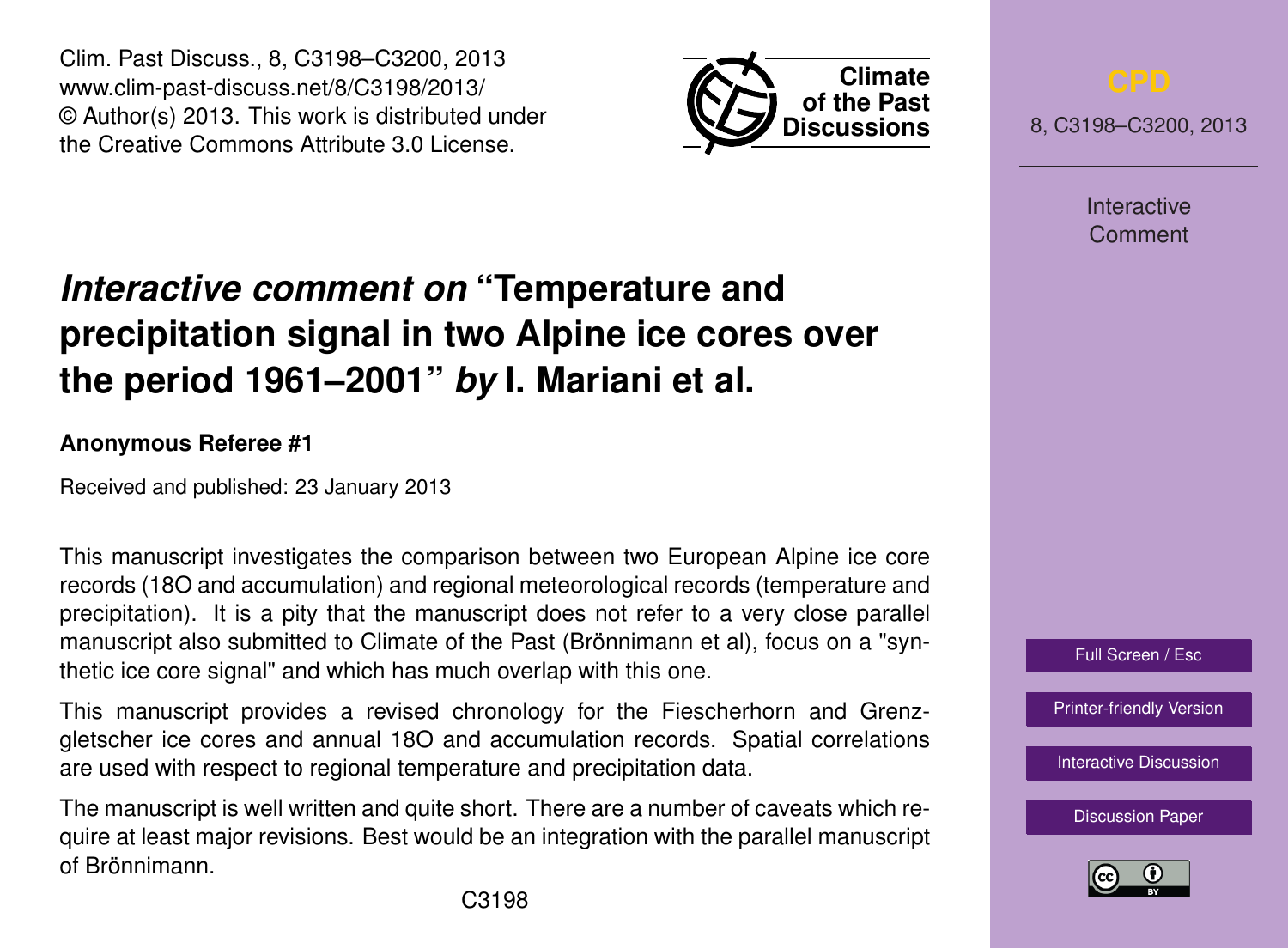What is missing in the present manuscript:

1) introduction : surprisingly, absolutely no reference to modelling studies based on 18O in atmospheric general circulation models and have investigated 18O-temperature relationships in European precipitation; no discussion of differences between precipitation and accumulation, and the problems which could be linked with summer melt.

2) no discussion of the validity of atmospheric analyses for the region, no systematic comparison of the various datasets that are used. One would be interested in the spatial correlation of temperature and precipitation within the meteorological station data, and the gridded data investigated around the ice core sites.

3) the ice core records (18O and accumulation) from Figs. 3 and 4 are almost not described in the main text.

4) age scale. No discussion of the method which allows to establish the age scale uncertainty. It is possible to firmly rule out an error by more than 1 year for selected periods? What is the relevance of a lag 1 correlation with respect to age scale accuracy? Why do not the authors establish a different choice of year to avoid splitting the winter signal into 2 years?

5) meteorological data. The temporal variations are never shown (only maps of spatial variations). One would expect to see the temporal variations of temperature (annual, winter, summer), precipitation weighted temperature, and precipitation variations and the visual comparison with the ice core data. Unfortunately, this is addressed in the companion paper which is not cited here.

6) statistics. Correlation analyses seem to be overwhelmed by trends. I suggest to first discuss the trends in the ice core data (with an objective determination) and the meteorological data (as in the previous item). Then an assessment of the consistency / differences. Then an analysis of detrended data to focus on inter annual variations.

7) quantitative relationships between ice core accumulation and precipitation, ice core

8, C3198–C3200, 2013

**Interactive Comment** 



[Printer-friendly Version](http://www.clim-past-discuss.net/8/C3198/2013/cpd-8-C3198-2013-print.pdf)

[Interactive Discussion](http://www.clim-past-discuss.net/8/5867/2012/cpd-8-5867-2012-discussion.html)

[Discussion Paper](http://www.clim-past-discuss.net/8/5867/2012/cpd-8-5867-2012.pdf)